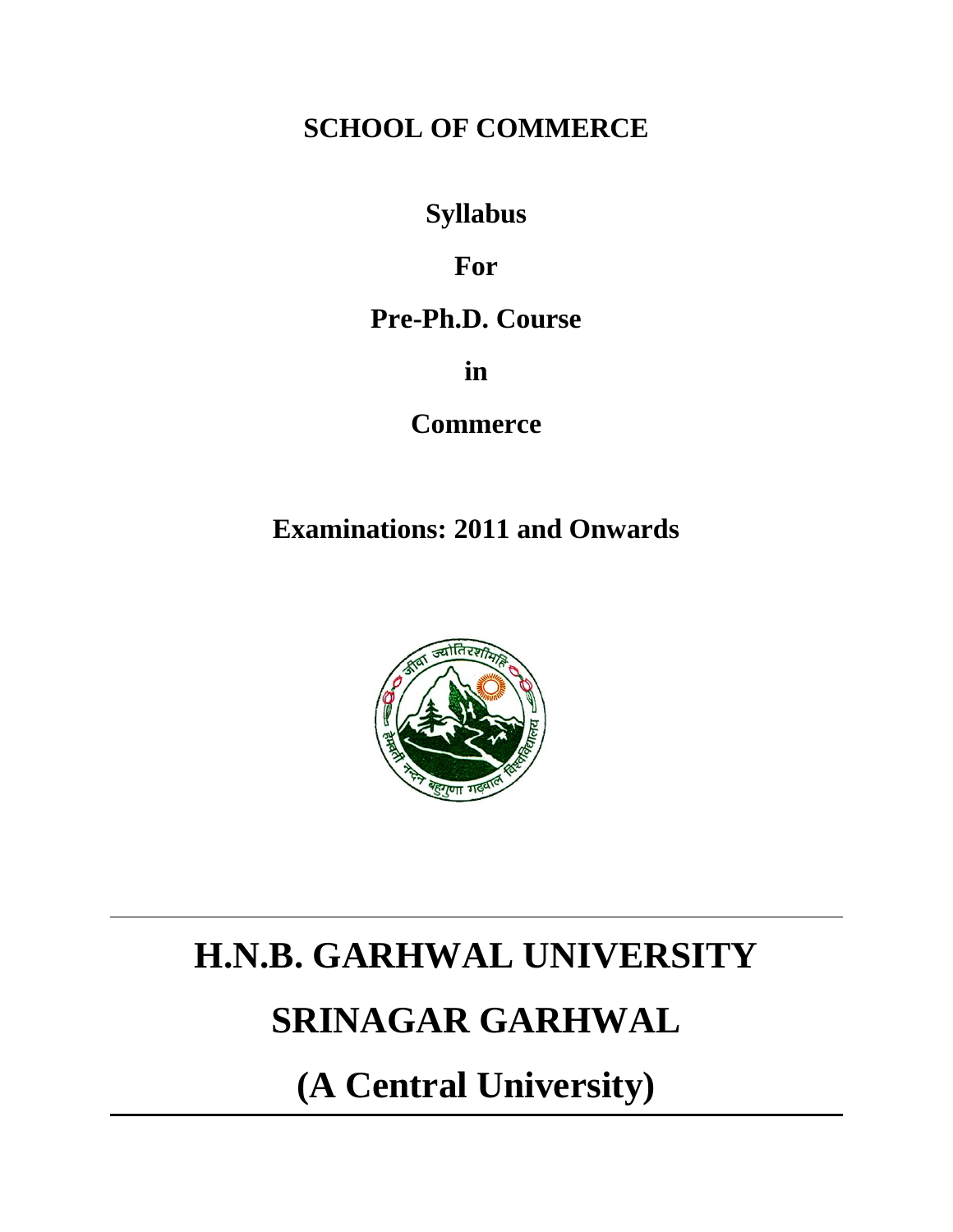# **SCHEME OF COURSES**

# **Semester I**

| <b>Course</b>           | <b>Course Title</b>                                                   | L              |  | P        | <b>Total</b>   |  |  |  |  |  |
|-------------------------|-----------------------------------------------------------------------|----------------|--|----------|----------------|--|--|--|--|--|
| No.                     |                                                                       |                |  |          | <b>Credits</b> |  |  |  |  |  |
| <b>Core Courses:</b>    |                                                                       |                |  |          |                |  |  |  |  |  |
| $Ph.D.-101$             | <b>Research Methodology</b>                                           | $\overline{4}$ |  |          |                |  |  |  |  |  |
| Ph.D.-102               | Term paper & Seminar                                                  |                |  | 2        | 3              |  |  |  |  |  |
| <b>Elective Course:</b> |                                                                       |                |  |          |                |  |  |  |  |  |
| $Ph.D.-103$             | Students are required to opt one paper from the following<br>Group A: | $\overline{4}$ |  | $\cdots$ |                |  |  |  |  |  |
| $Ph.D.-104$             | Students are required to opt one paper from the following<br>Group B: | 4              |  |          |                |  |  |  |  |  |
|                         | <b>Total Credits</b>                                                  | 13             |  |          | 15             |  |  |  |  |  |

# **Elective Papers of Group A and B:**

| <b>Course No</b>                                                 | <b>Course Title</b>                              |   |  |  |  |
|------------------------------------------------------------------|--------------------------------------------------|---|--|--|--|
| Group A:                                                         |                                                  |   |  |  |  |
| Ph.D.-103                                                        | Contemporary Issues in Accounting and Finance    | 4 |  |  |  |
| $Ph.D.-103$                                                      | Contemporary Issues in Human Resource Management |   |  |  |  |
| Group B:                                                         |                                                  |   |  |  |  |
| Ph.D.-104                                                        | Contemporary Issues in Marketing                 | 4 |  |  |  |
| Ph.D.-104<br>Contemporary Issues in International Business.<br>4 |                                                  |   |  |  |  |

**Grand Total: 15 (Credit Hours)**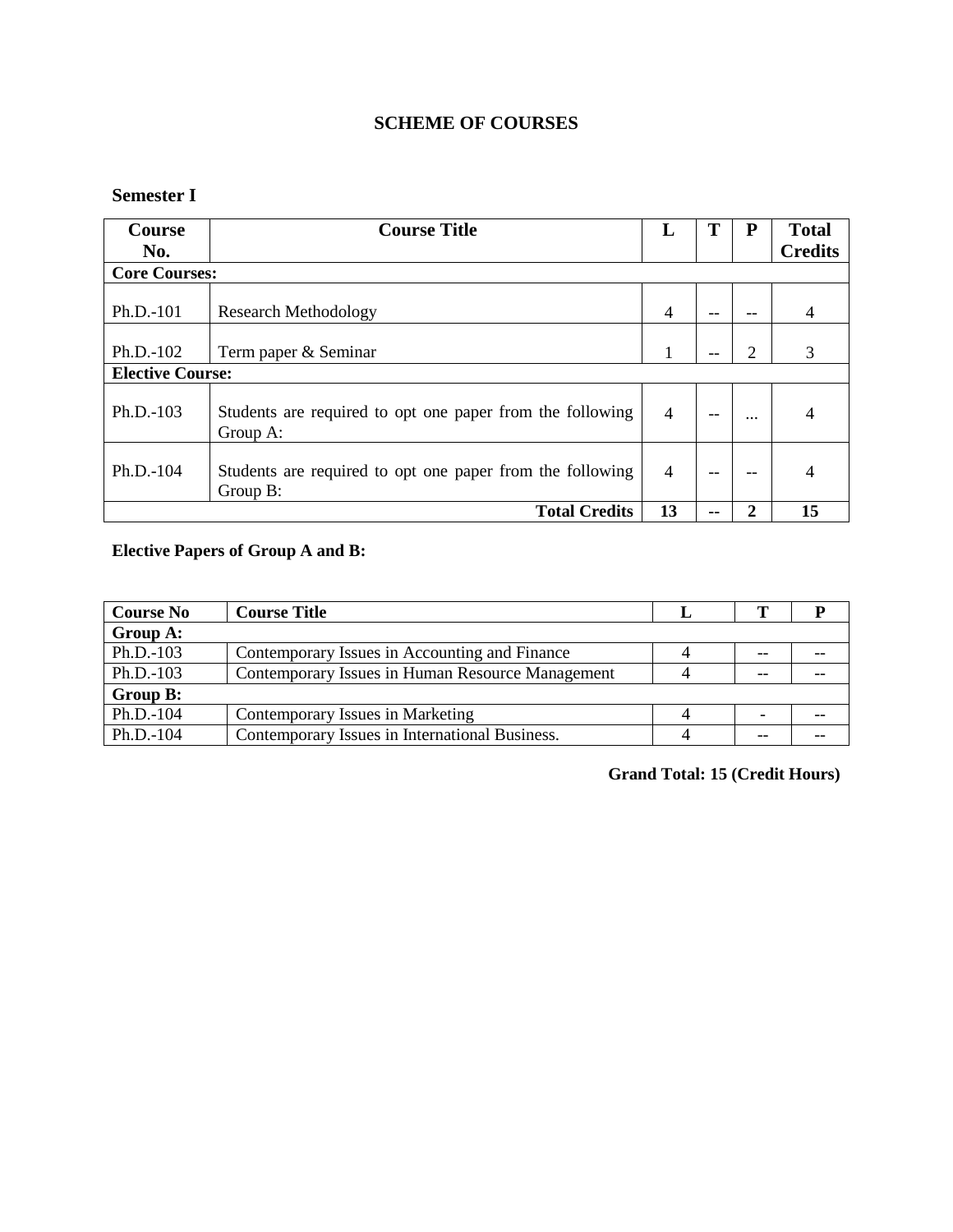#### **Ph.D.-101: Research Methodology**

**Objective:** To familiarize the students with conceptual and application aspects of various research tools and methods.

#### **Credits: 4-0-0**

- **Overview of Research in Commerce & Management**, Meaning, Purpose, Concept and types of research, Significance of research in social and business sciences.
- **Hypothesis formulation**, Techniques of data collection Questionnaire, interview, observation, case study; Content analysis and projective techniques. Review of literature based on areas specific study.
- **Sampling Technique:** Sampling theory-Types of sampling-Steps in sampling-Sampling and Non-sampling error-Sample size –Advantages and limitations of sampling.
- **Measurement and Basic Scaling Techniques:** Normal, ordinal, interval, ratio scales, measuring attitudes – Summated rating scale (Likert scale), semantic differential scale, Reliability-Split-half test and retest. Cronbach alpha, Validity, Content/face, construct validity – Convergent discriminant.
- **Data Analysis through SPSS – Univariate & Bi-variate:** Data feeding, descriptive statistics, correlation, regression, ANOVA, post-hoc analysis, hypotheses testing, t-test, ftest,  $\chi^2$  test.
- **Data Analysis through SPSS – Multivariate Analysis:** Multiple correlation, Multiple regression, Factor analysis, Cluster analysis, Discriminant, MANOVA, SEM.
- **Structuring the Report:** Chapter format- Pagination- Identification- Using quotations-Presenting footnotes – abbreviations- Presentation of tables and figures- Referencing-Documentation-Use and format of appendices- Indexing.
- **Research Report:** Types of reports-Contents-Styles of reporting- Steps in drafting Reports-Editing the final draft-Evaluating the final draft.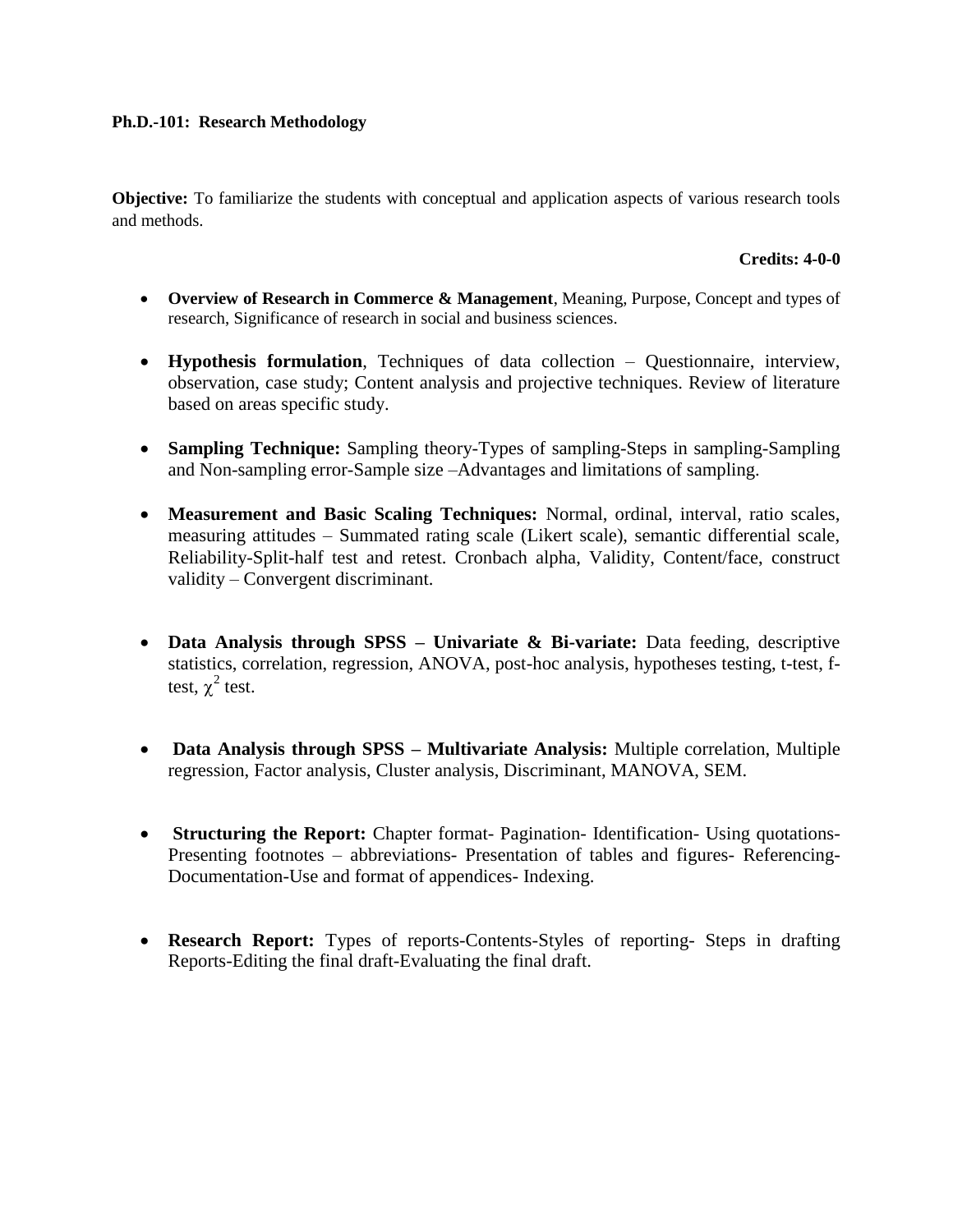## **References:**

| 1.  | Donald<br>S.Schindler        | R.Cooper, | Pamela               | $\sim$ 10 $\sim$                                           | Business Research Methods, Tata McGraw<br>Hill Publishing 2009 |  |  |
|-----|------------------------------|-----------|----------------------|------------------------------------------------------------|----------------------------------------------------------------|--|--|
| 2.  | Uma Sekaran                  |           |                      | $\ddot{\cdot}$                                             | Research Methods for Business Wiley<br>India 2007              |  |  |
| 3.  | Nandagopal, Arul Rajan Vivek |           |                      | $\mathbf{L}$                                               | Research Methods in Business Excel Book<br>2007                |  |  |
| 4.  | Wiliam G Zikmud              |           |                      | $\ddot{\phantom{a}}$                                       | Business Research Methods,<br>Cengage<br>Learning 2008         |  |  |
| 5.  | Paneerselvam                 |           |                      | $\ddot{\phantom{a}}$                                       | Research Methodology, Prentice Hall of<br>India 2009           |  |  |
| 6.  | Dipak Kumar Batacharyya      |           | $\ddot{\phantom{a}}$ | Research Methodology Excel Book 2006                       |                                                                |  |  |
| 7.  | Krishnaswamy,<br>Marthirajan |           | Sivakumar,           | ÷                                                          | Research<br>Management<br>Methodology,<br>Pearson, 2009        |  |  |
| 8.  | Murthy                       |           | $\ddot{\cdot}$       | Business Research Methods for Business<br>Excel Books 2008 |                                                                |  |  |
| 9.  | Bhatacharya                  |           | ÷                    | Research Methodology, Excel Books, 2009                    |                                                                |  |  |
| 10. | Hair et.al.                  |           |                      | ÷                                                          | Multivariate<br>Analysis,<br>Data<br>Pearson<br>Education      |  |  |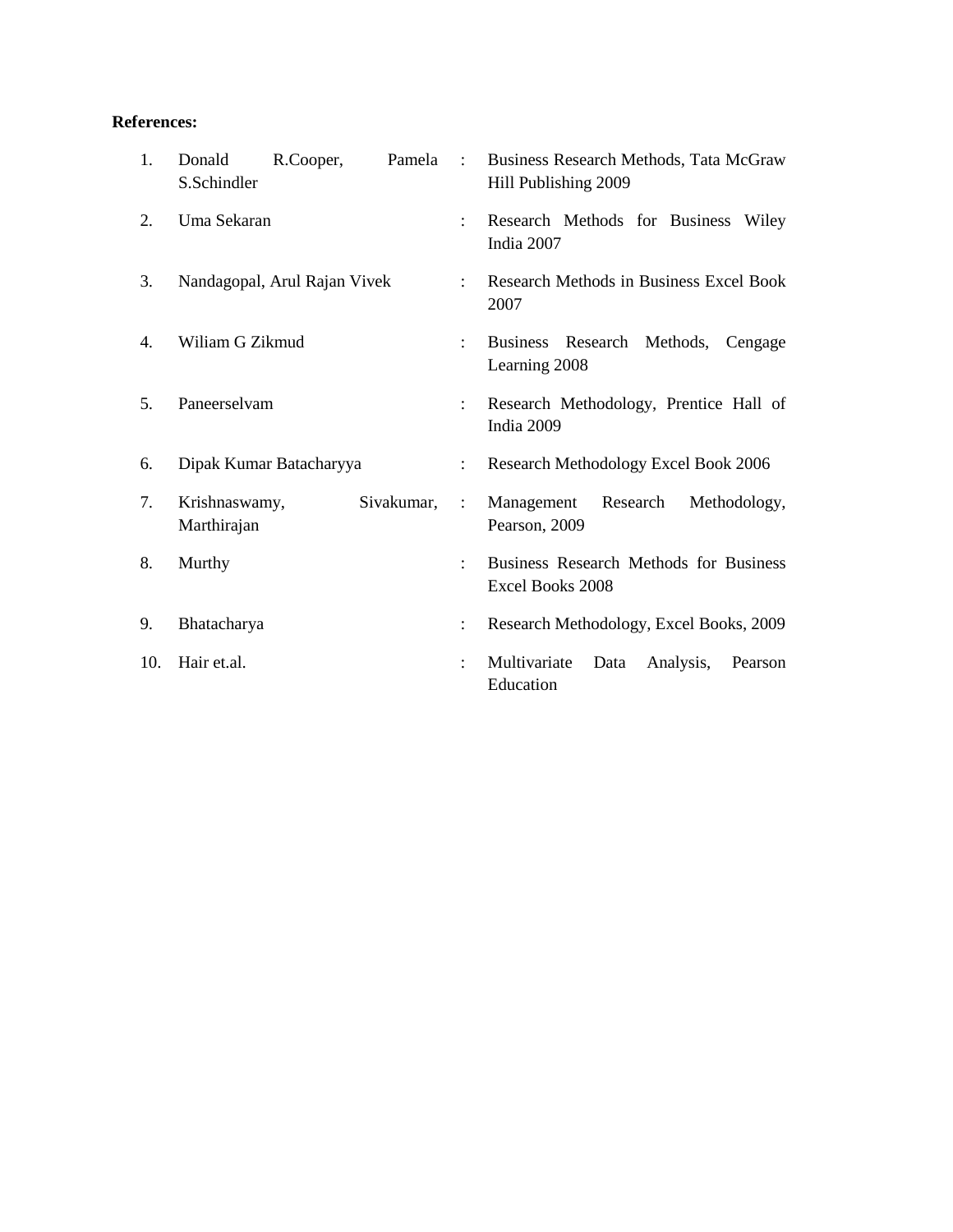#### **Ph.D.-102: Term Paper & Seminar**

#### **Objective:**

How to formulate a viable research proposal? To develop analytical skills among the business students. To Develop the presentation skills in a seminar/ class. How to write a research paper? How to write a research dissertation?

**Credits: 1-0-3**

#### **Course Outline:**

#### **Weekly Assignments: (40%)**

Each student will be given two assignments on the subject relating to major area of study. Each student is expected to work individually on the research assignments to be evaluated by the department.

#### **Research Paper Writing and Research Proposal: (40%)**

This is the main requirement of the course. This paper will serve as an important requirement as to how to design a research paper, research proposal and project. For those who plan to conduct research, this paper should form the basis of their research dissertation proposal and final dissertation. The student should submit one term paper maximum of 25 pages on their specialized area of research.

#### **Class Participation :( 20%)**

Student will be expected to attend all seminars and contribute to class participation and discussions. Seminars topic shall be decided in consultation with the chief advisor.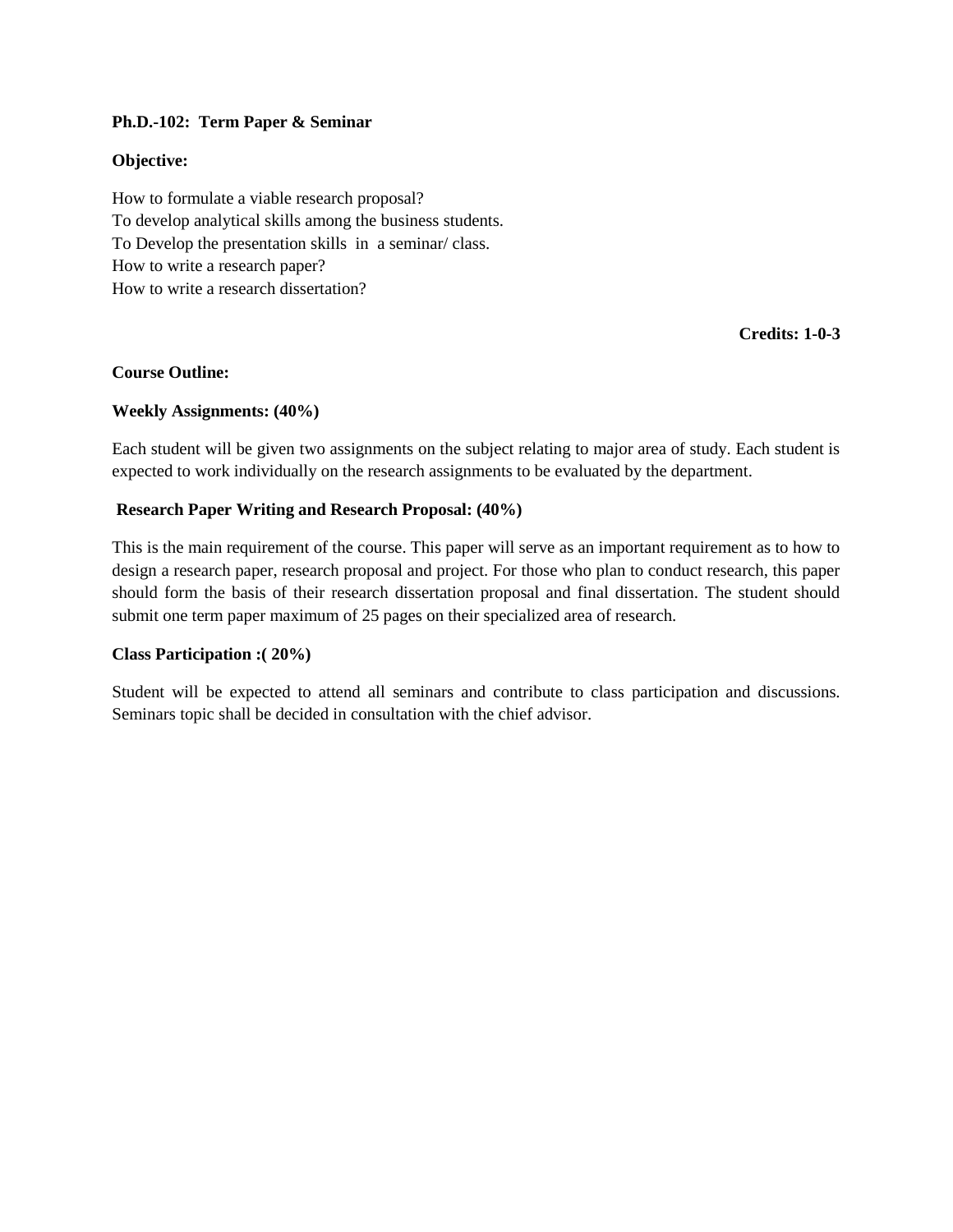#### **Elective Papers:**

**There are two groups i.e. A and B consisting of two papers. The student will have to opt one paper from each group compulsory.** 

**Group- A:**

**Ph. D. 103: Contemporary Issues in Finance and Accounting**

#### **Course Overview**

#### **Credits: 4-0-0**

The objective of this course is to acquaint the students of Ph.D. with the advanced knowledge of finance and accounting function. This course also highlights the emerging issues of corporate restructuring and contemporary accounting.

#### **Course Syllabus**

**Emerging Trends in Financial Markets**: **An Overview of** Global Financial environment, Capital Market and Money Market., Sub-prime crisis- Reasons, impact, remedies and lessons to be learnt.

**Pricing of IPOs**: Conceptual and research issues.

**Issues in Corporate Restructuring**: Need, Methods of restructuring, Mergers and Acquisitions, Divestiture, Contracting Out, Outright Sale, Disinvestments, Leveraged buyout

**Behavioral finance**; Conceptual and research Issues, Micro Financing in India; Financial inclusion and role of banks

**Financial Risk Management**-Rationale, Significance, types of financial risks. Role of derivatives in managing financial risk

**Contemporary Accounting**: Human Resource Accounting, Environment Accounting, Social Accounting and Value added Accounting

**Financial Reporting**: Indian GAAP, An overview of International Financial Reporting Standards, Convergence of Accounting Standards and IFRSs. Need for online reporting. Balanced Score Card as Performance Measurement Tool.

#### **References :**

- J.J. Hamton, *Financial Decision Making: Concepts, Problems and Cases*, Prentice-Hall of India, New Delhi,  $4<sup>th</sup>$  Edition.
- Khan and Jain, *Financial Management*, Tata McGraw-Hill Publishing Co. Ltd., New Delhi,  $4<sup>th</sup>$  Edition.
- Stephan A. Ross, Randolph W. Waterfield and Jeffery Jaffe, *Corporate Finance,* Tata McGraw-Hill Publishing Co. Ltd., New Delhi,  $7<sup>th</sup>$  Edition.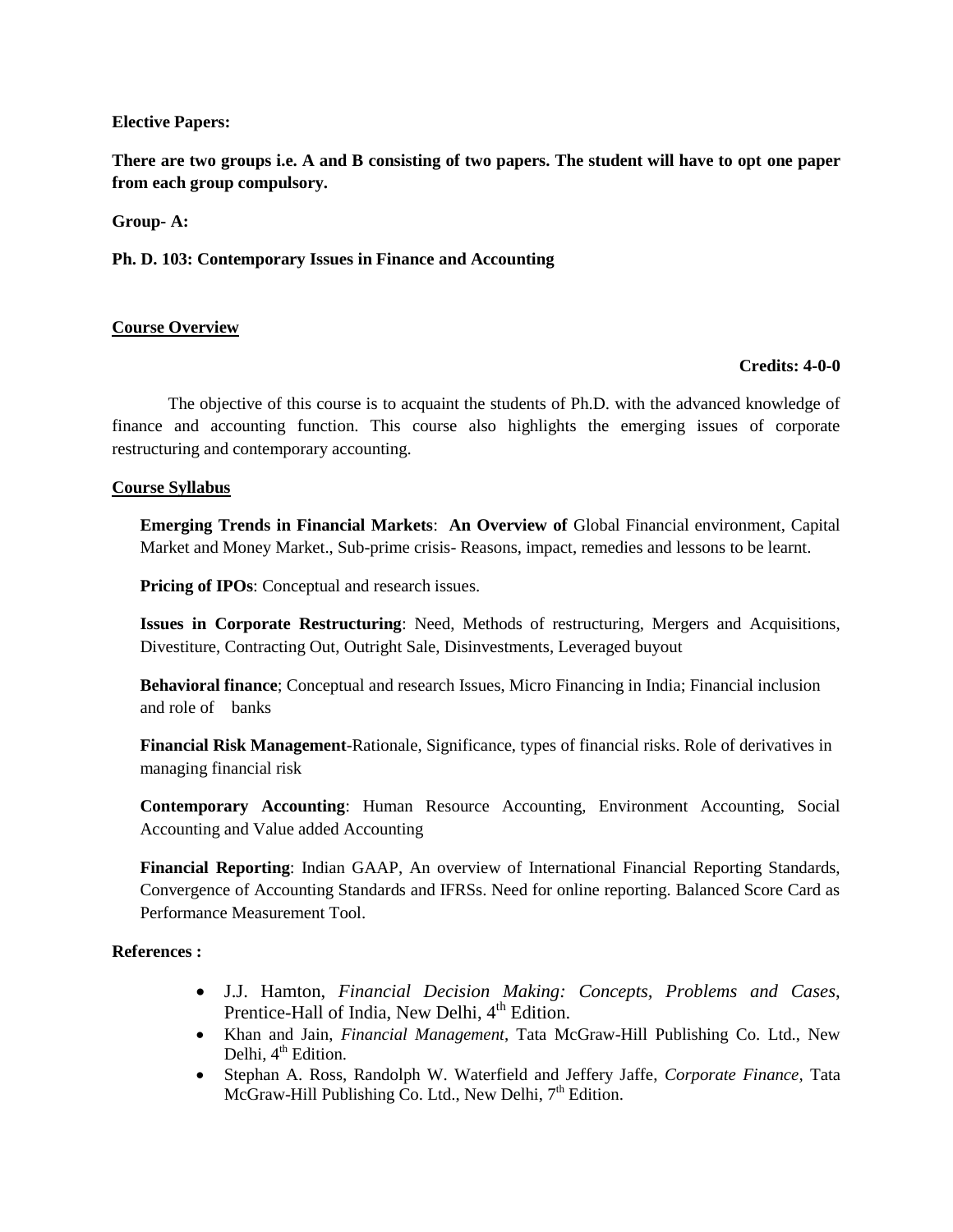- Richard A. Brealey and Stewart C. Meyers, *Principles of Corporate Finance,* Tata McGraw-Hill Publishing Co. Ltd., New Delhi,  $6<sup>th</sup>$  Edition.
- Cost and Management Accounting-Horngren

#### **Ph. D. 103: Contemporary Issues in Human Resource Management**

#### **Course Overview**

The student should be able to critically analyze organizational situations, prescribe courses of action necessary for problem solving, and integrating the steps necessary for effective implementation. Upon completion, the Ph.D. student should be able to indicate and explain various research issues in HR interventions that may be required when dealing with the work environment, people, and problems.

#### **Credits: 4-0-0**

#### **Course Syllabus**

**An overview of Human Resource Management**: Framework of HRM in the present day corporate sector; environmental scanning, building up skills for effective HR manager. HRM in the Global Context

**Human Resource Planning**: Factors affecting, process, and barriers. Stock taking, Work Force Flow Mapping, Age and Grade Distribution Mapping; Behavioural factors in Human Resource Planning.

**Analyzing Work and Designing Jobs:** Induction, Placement, Socializing, Promotion and Succession. Job Analysis, Evaluation and Job description

**Retention Strategies**: Need for Retention, Causes of attrition of managerial personnel in modern day service and manufacturing organizations. Managing Separations and Rightsizing. Managing Change in Organisations.

**Emerging Issues in Performance Management**: Rationale, Methods of Performance Appraisal and Potential Evaluation.

**Ethical Issues in Human Resource Management**: Need and Implications of Ethics for Human Resource Management, Cross cultural issues in HRM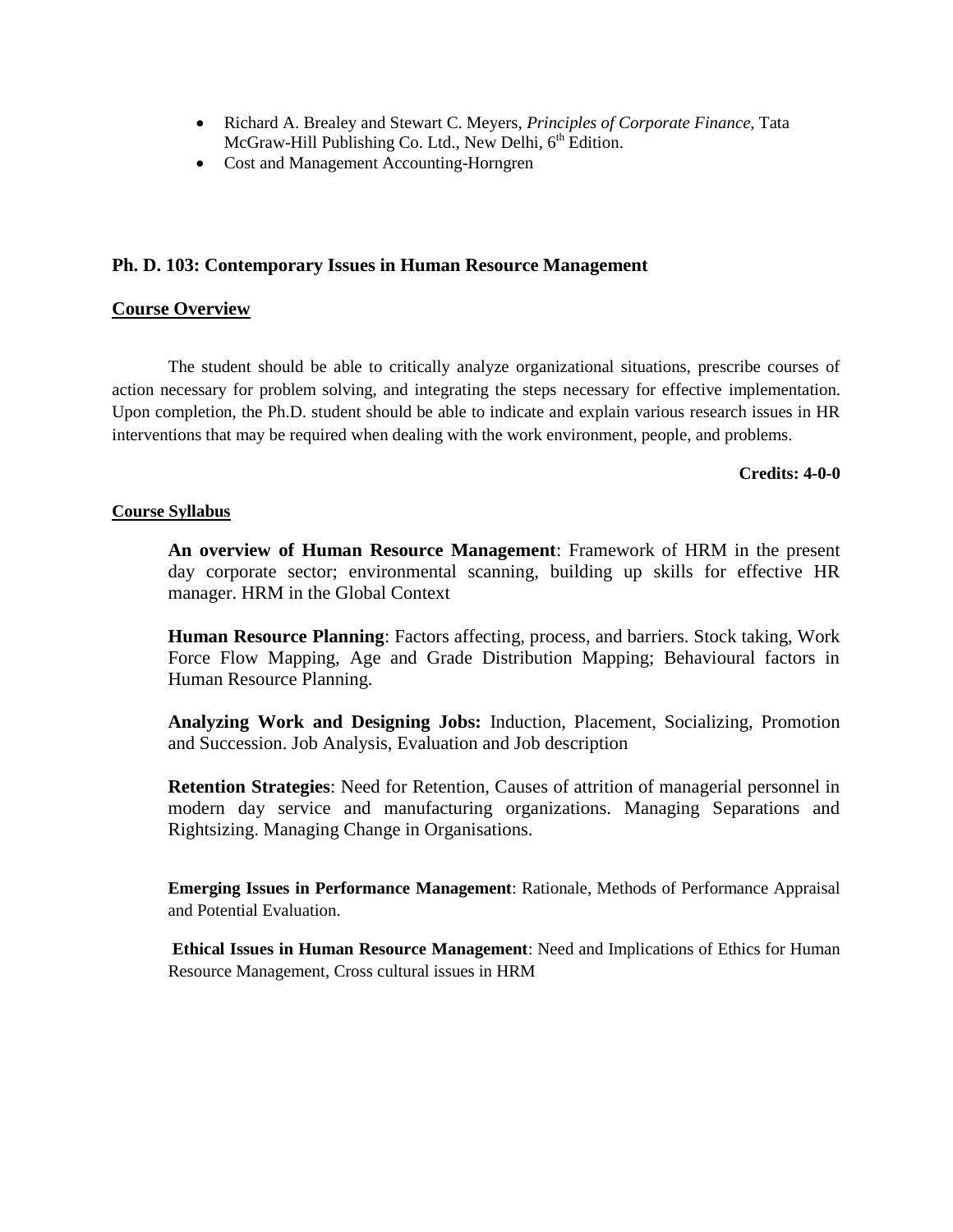#### **References:**

- Garry Desseler, *Human Resource Management*, Prentice-Hall of India Pvt. Ltd., New Delhi, 10th Edition.
- Edwin B. Flippo, *Personnel Management*, McGraw-Hill Book Company, 6th Edition.
- Raymond Noe, Wright, Gerhart & Hollenbeck, *Human Resource Management – Gaining A Competitive Advantage,* Tata McGraw –Hill Publishing Company Ltd., New Delhi, 5<sup>th</sup> Edition.

### **Group- B**

## **Ph. D. 104: Contemporary Issues in Marketing**

**Objectives of Course Work:** To develop knowledge and understanding of Ph.D. students on the various aspects of modern marketing management

**Credits: 4-0-0**

## **Course Syllabus**

## **Orientation of Modern Marketing and Analyzing Market Opportunities:**

Marketing Tasks and Approaches to Modern Marketing, Marketing Environment and Environment Scanning, Analyzing Market Environment

**Consumer Behaviour:** Factors Influencing, Consumer Buying Behaviour Process, Models and Scaling Techniques; Market Segmentation, Targeting and Positioning.

**Measurement Process in Marketing Research**: Measurement in Marketing, Difficulties in Measurement, Attitude Measurement: Importance of Attitude in Marketing, Nature of Attitudes and their Measurement.

**Applied Marketing Research:** Demand Measurement and Forecasting, Product Research, Advertising Research, Distribution Research, Sales Control Research, Pricing Research, Motivation Research.

**Customer Evaluation of Service Quality:** Gaps Model for improving the Quality of Service knowledge gap, standards gap, delivery gap, communications gap. Service Recovery.

**Supply Chain Management**: Components of SCM, Physical Distribution System; Distribution Channels, Types & Functions, Selection, Cooperation and Conflict Management

Retail Marketing: Forms of Retail organization – levels of organization. Retail Organization Structures; Demographic Analysis in Retailing - Age distribution population, Income Urbanization, shrinking household, working women, diversified minorities. Emerging Trends and research Issues in Retailing.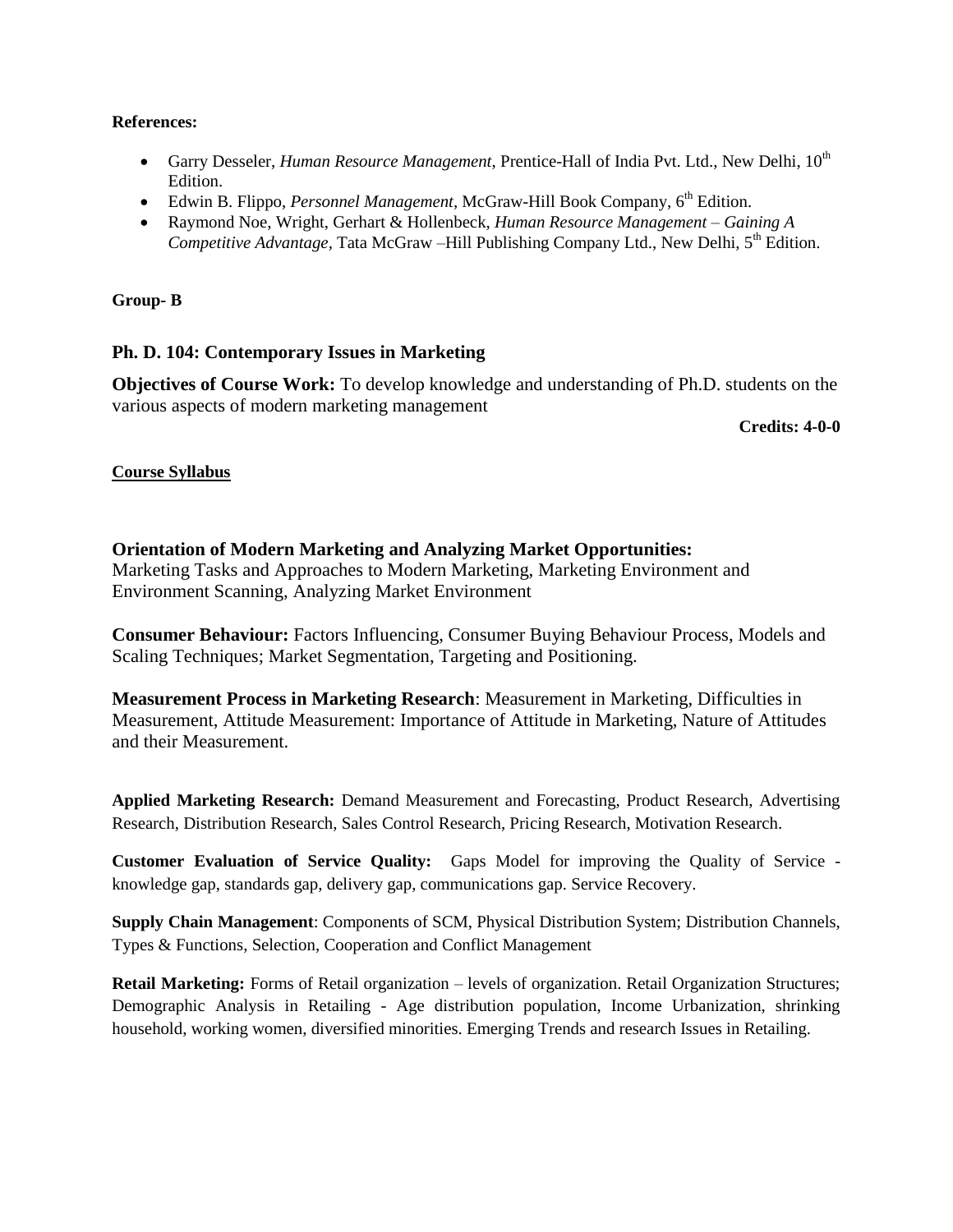**Global Marketing**: Rationale, India and World trade, Foreign Trade policy in Indian context, Constraints in Global marketing, Destination wise and Commodity Wise Trends; Outsourcing and its marketing Implications for home and host countries.

**Emerging Issues in Marketing:** Green Marketing, Holistic Marketing, Network Marketing, Event Marketing, Nucleus Marketing; Mergers and Acquisitions**:** Regulatory Framework, Marketing Issues and Relevance in 21st century business Enterprises

#### **References:**

Kotler Philip & Armstrong, G., *Principles of Marketing,* Prentice-Hall of India, , 2008. Kotler Philip, *Marketing Management,* Prentice-Hall of India, 2007. Kotler Philip & Keller, *Principles of Marketing,* Prentice-Hall of India, 2007. Saxena Rajan, *Marketing Management,* Tata McGraw-Hill Publishing Co. Ltd., 3rd Edition.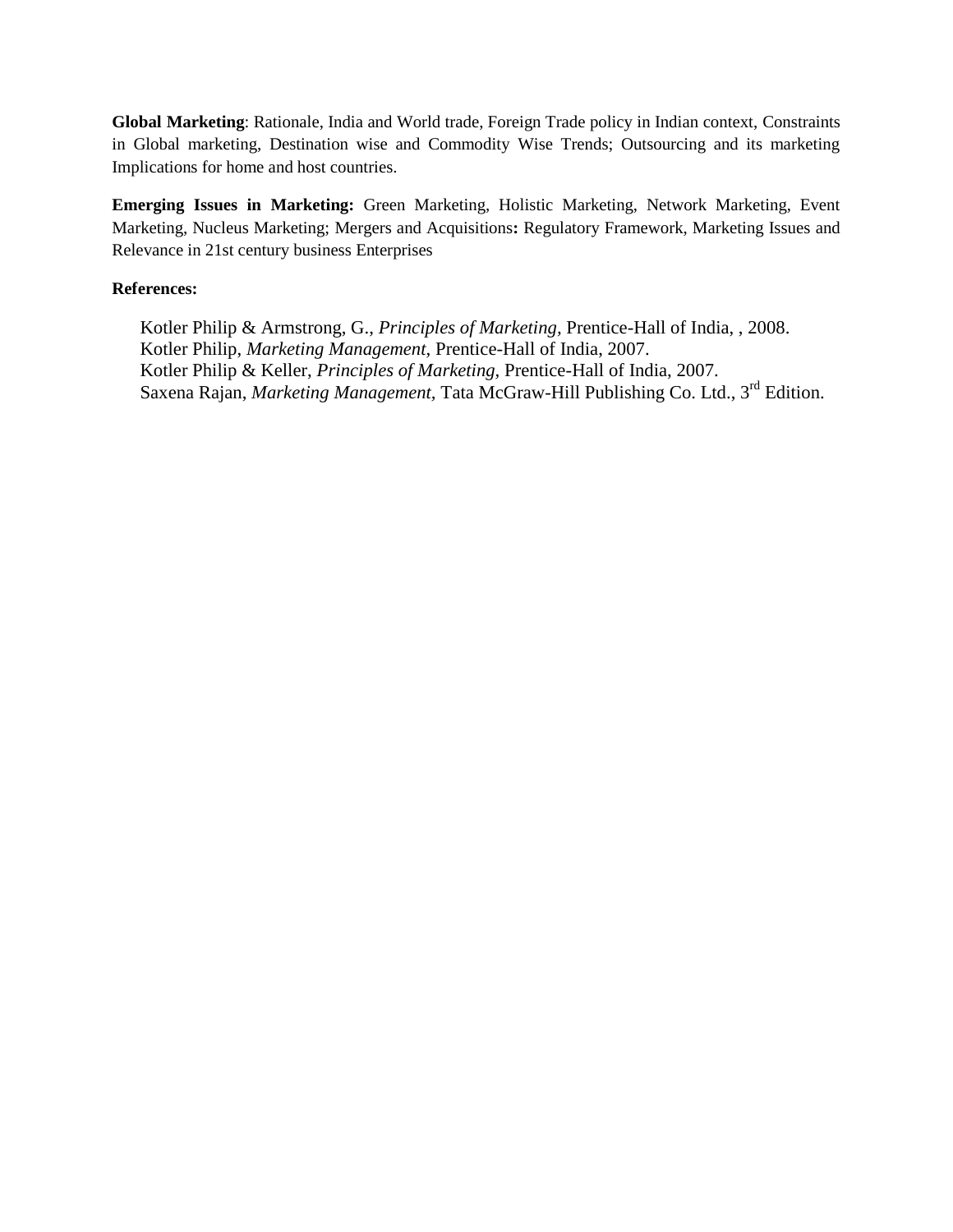#### **Ph.D.-104 CONTEMPORARY ISSUES IN INTERNATIONAL BUSINESS**

**Objectives of Course Work:** To develop knowledge and understanding of Ph.D. students on the various aspects of modern business and factors affecting business decisions and also to develop insight of students as to the area and topic in the area that they may work up to develop their Ph.D. proposals.

### **Credits: 4-0-0**

- **International Business:** Concept, Importance, Rationale; Globalization and its Phases.
- **International Trade Theories:** Absolute Advantages, Comparative Advantages, Factor Proportions Theory; The Product Life Cycle Theory and Modern Theories. Government Influences on Trade: Economic and Non-Economic Rationale for Govt. Intervention; Instruments of Trade Control: Tariffs and Non-Tariff Barriers
- **Regional Integration and Economic Blocks:** Levels of Regional Economic Integration; Leading Economic Blocks: European Union(EU): North America Free Trade Agreement (NAFTA); South Asian Association of Regional Cooperation (SAARC); Association of South East Asian Nations (ASEAN).
- **Foreign Investments:** Portfolios Vs Foreign Direct Investments (FDI); Role and Impact on Developing Countries. Development in International Monetary Systems: Foreign Exchange Mechanism and its Determinants.
- **Evolution of World Trade Organization (WTO):** General Agreement on Tariffs And Trade ( GATT,1994): Trade Related Investment Measures(TRIMs); Agreement on Subsidies and Countervailing Measures; Agreement on Trade Related Aspects of Intellectual Property Rights (TRIPS); and General Agreement On Trade And Services (GATS).Impact of WTO on Developing Countries.

## **References:**

- 1. Cavusgil, S. Knight Gary and Riesenberger, John R(2009), *International Business Strategy Management and the New Realities,* Person Education, Dorling Kindersley (India) Pvt. Ltd, Delhi.
- 2. Rao, M.B and guru Manjula(1998), *WTO and International Trade*, VIkas Publishing House Pvt.Ltd, New Delhi.
- 3. All India Management Association (1998), *Global Trends in Finance and –Opportunity for India,* Excell books , New Delhi.